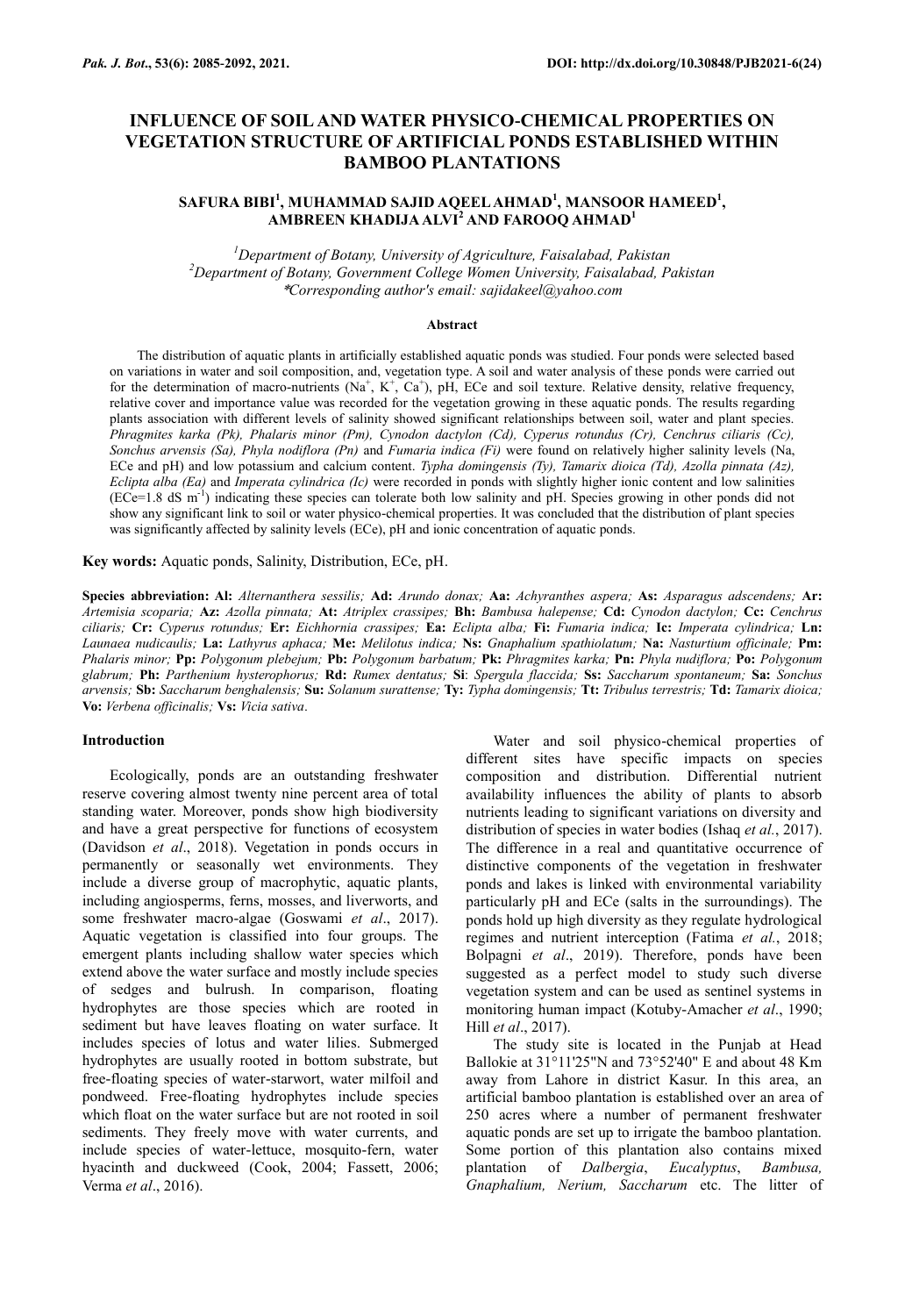bamboos and other mixed vegetation is continuously added to soil resulting in significant variation in soil physicochemical attributes throughout the year. Such variation can be observed as seasonal variation in humus deposition and nutrient concentration in soil that finally affects the aquatic and surrounding communities (Akhtar *et al*., 2014).

Keeping in view of these aspects, it was hypothesized that the diversity and distribution of freshwater aquatic ponds should have been significantly influenced by differential salinity levels and nutrient composition. Present research work was carried out to analyze the eco-physiological aspects of diversity and distribution of aquatic ponds located in artificial bamboo plantations near Ballokie, Punjab, Pakistan. In addition, the influence of various soil physico-chemical and water attributes on vegetation structure of freshwater ponds was also determined.

#### **Materials and Methods**

The vegetation dynamics of colonizers found within and around artificially established water ponds along salinity gradients were studied. Four ecologically diverse ponds having different soil and water salinity levels were selected for this study. The study area was extensively surveyed and the available species at selected sites were enlisted. The data was collected using quadrat method. Four quadrats were systematically setup in each pond. Eight ropes crossed perpendicular to each other passing over the ponds were used to mark square quadrates of  $1m<sup>2</sup>$ as given in layout of quadrates setup is presented in (Fig. 1). Ecological data was recorded, all individual plants in the quadrates were counted and used for the calculation of density, frequency, cover, relative density, relative frequency, relative coverage/dominance, importance value of species according to formulae given by Ludwig & Reynolds (1988).

The soil samples from ponds were also collected in three replicates from each quadrate along with water samples. Soil texture was recorded by hydrometer method using USDA textural triangle. A saturation paste of the soil was prepared and used to analyze various attributes of soil and water sample such as pH and ECe by using a combined pH and EC meter (WTW series InoLab pH/Cond 720, USA). The concentration of various ions such as  $Na^{+}$ ,  $K^{+}$  and  $Ca^{2+}$  was determined for soil extract and water by flame photometer (PFP-7, Jenway, UK). Nitrogen content was estimated for both water and soil samples by micro-Kjeldahl method using the UDK-139 semiautomatic ammonia distillation unit (UDK-139, VELP Scientific Inc., NY, USA). The results of soil physico-chemical properties and water are presented in Tables 1 and 2.



Fig. 1. Experimental design to layout regular quadrates for vegetation sampling along different ponds ( $R =$  ropes drawn to mark quadrats Q).

| Table 1. Physico-chemical characteristics of soil collected from ponds located in artificial bamboo plantations. |  |  |
|------------------------------------------------------------------------------------------------------------------|--|--|
|                                                                                                                  |  |  |

| <b>Attribute</b>                                                | Control    | $0.56$ dS m <sup>-1</sup> | $0.85$ dS m <sup>-1</sup> | 1.18 dS $m^{-1}$ |
|-----------------------------------------------------------------|------------|---------------------------|---------------------------|------------------|
| Soil texture                                                    | Loamy sand | Sand                      | Loamy sand                | Sandy loam       |
| pH                                                              | 7.5        | 7.6                       | 7.8                       | 7.9              |
| $ECe$ (dS m <sup>-1</sup> )                                     | 1.8        | 2.5                       | 3.7                       | 4.3              |
| $Na+$ (mg g <sup>-1</sup> dry soil)                             | 29         | 30                        | 46                        | 75               |
| $K^+$ (mg g <sup>-1</sup> dry soil)                             | 12         | 15                        | 20                        | 22               |
| $Ca^{2+}$ (mg g <sup>-1</sup> dry soil)                         | 43         | 39                        | 35                        | 19               |
| $\left(\text{mg g}^{-1} \text{ dry soil}\right)$<br>$\mathbf N$ | 0.27       | 0.25                      | 0.24                      | 0.18             |

| Table 2. Physico-chemical characteristics of water collected from ponds located in artificial bamboo plantations. |  |  |  |
|-------------------------------------------------------------------------------------------------------------------|--|--|--|
|                                                                                                                   |  |  |  |

| <b>Attribute</b>              | <b>Control</b> | $0.56$ dS m <sup>-1</sup> | $0.85$ dS m <sup>-1</sup> | 1.18 $dS \, m^{-1}$ |
|-------------------------------|----------------|---------------------------|---------------------------|---------------------|
| pH                            | 7.9            | 8.3                       | 8.4                       | 8.5                 |
| $ECe$ (dS m <sup>-1</sup> )   | 0.26           | 0.56                      | 0.85                      | 1.18                |
| $Na^{+}$ (mg $L^{-1}$ )       |                | 6                         | 13                        | 19                  |
| $\mbox{K}^+$<br>$(mg L^{-1})$ |                | 12                        | 18                        | 19                  |
| $Ca^{2+}$ (mg $L^{-1}$ )      |                |                           |                           |                     |
| $(mg L^{-1})$<br>N            | 0.02           | 0.02                      | 0.02                      | 0.02                |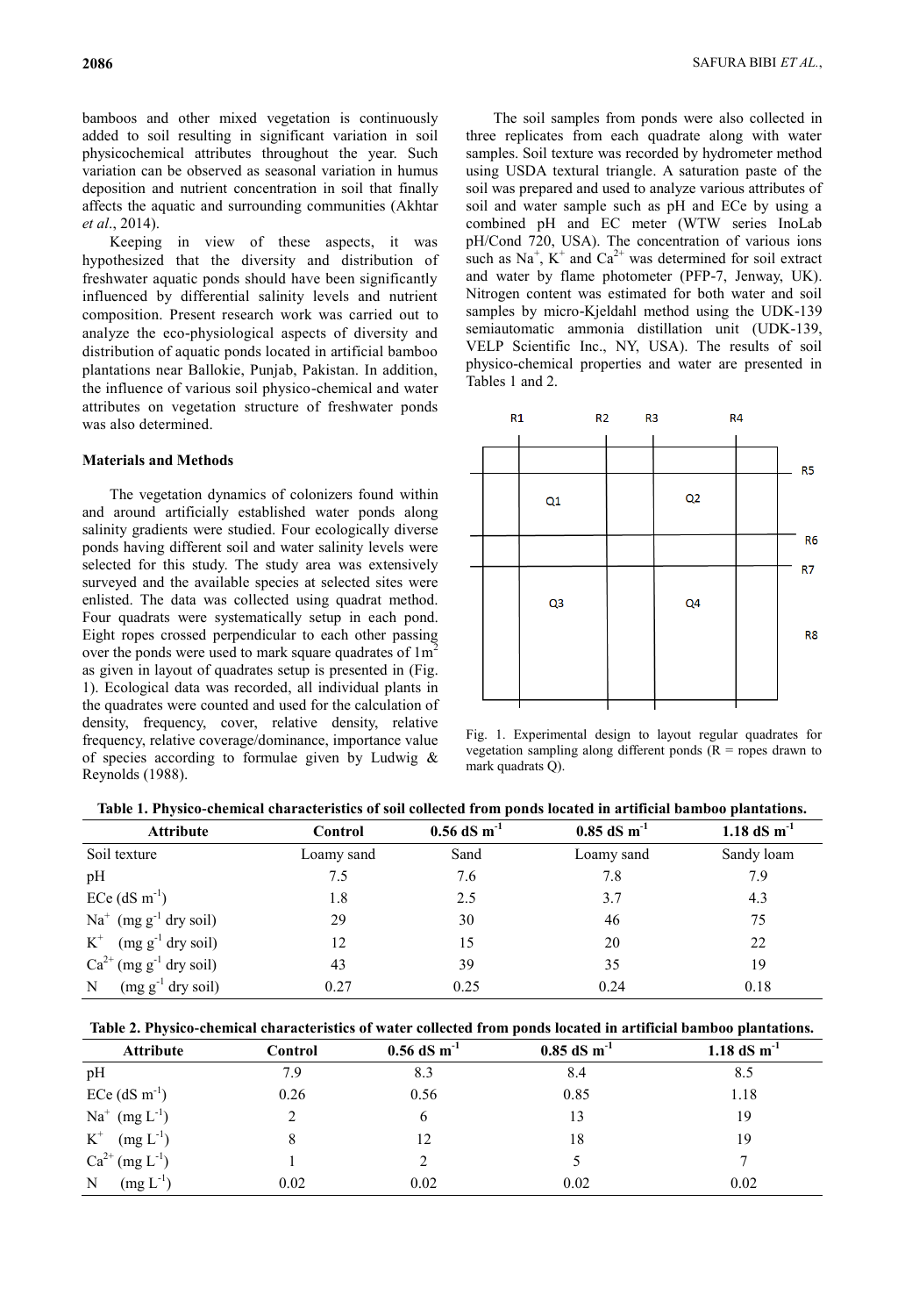

Fig. 2. Canonical correspondence analysis (CCA) triplot showing influence of a) soil and b) water properties on *relative density (RD)* of plant species growing around ponds located in artificial bamboo plantations (Species abbreviations are presented at start of paper).

**RDA analysis and construction of RDA triplots:** The data was analyzed using multivariate canonical correspondence analysis (CCA) and triplot (species against environmental attributes of different sites) were constructed using CONACO for windows (Version 4.5).

# **Results**

**Relative Density (RD):** The canonical correspondence analysis (CCA) ordination triplot for *relative density (RD)* of different plant species as influenced by soil (Fig. 2a) traits of different saline ponds indicated that control pond (ECe=1.8 dS m -1 ) contained *Azolla pinnata (Az), Eclipta alba (Ea), Typha domingensis* (Ty), *Imperata cylindrica (Ic)* and *Tamarix dioica (Td)* which were mostly influenced by soil moisture content and other major nutrients like K and Ca. The species influenced by slightly saline pond (ECe=2.5 dS m<sup>-1</sup>) were *Eichhornia crassipes (Er)*, *Melilotus indica (Me), Solanum surattense (Su), Alternanthera sessilis (Al), Nasturtium officinale (Na), Atriplex crassipes (At), Vicia sativa (Vs)* and *Tribulus terrestris (Tt)* but these species showed no clear influence of any soil physico-chemical attributes. The species associated with moderately saline pond (ECe=3.7) dS m -1 ) were *Achyranthes aspera (Aa), Polygonum barbatum (Pb), Parthenium hysterophorus (Ph), Verbena officinalis (Vo), Gnaphalium spathulatum (Ns), Saccharum bengalense (Sb)* and *Polypogon glabrum (Po)*  though soil of this pond showed a week influence of soil ECe on RD values of these species*.* The species associated with highly saline pond ( $\text{ECe}=4.3 \text{ dS m}^{-1}$ ) were specifically influenced by soil ECe and pH and included *Phragmites karka (Pk), Phalaris minor (Pm), Cynodon dactylon (Cd), Cyperus rotundus (Cr), Cenchrus ciliaris (Cc), Sonchus arvensis (Sa), Phyla nodiflora (Pn)* and *Fumaria indica (Fi)* (Fig. 2a)*.*

The RDA triplot for *relative density (RD)* of different plant species influenced by water (Fig. 2b) properties of different saline ponds indicated that control pond (ECe=0.26 dS m -1 ) contained *Achyranthes aspera (Aa), Polygonum barbatum (Pb), Parthenium hysterophorus (Ph), Verbena officinalis (Vo), Gnaphalium spathulatum (Ns), Saccharum bengalense (Sb)* and *Polypogon glabrum (Po)* but their RD values were not linked to properties of water*.* The species influenced by water properties of slightly saline pond (ECe=0.56 dS m<sup>-1</sup>) were *Eichhornia crassipes (Er)*, *Melilotus indica (Me), Solanum surattense (Su), Alternanthera sessilis (Al), Nasturtium officinale (Na), Atriplex crassipes (At), Vicia sativa (Vs)* and *Tribulus terrestris (Tt)*. Species fund in moderately saline pond (ECe=0.85 dS m -1 ) i.e. *Azolla pinnata (Az), Eclipta alba (Ea), Typha domingensis* (Ty), *Imperata cylindrica (Ic)* and *Tamarix dioica (Td)* showed a strong influence of water Na, ECe, K and Ca on their distribution. The species influenced by water EC and pH of highly saline pond (ECe=1.18 dS m -1 ) were *Phragmites karka (Pk), Phalaris minor (Pm), Cynodon doactylon (Cd), Cyperus rotundus (Cr), Cenchrus ciliaris (Cc), Sonchus arvensis (Sa), Phyla nodiflora (Pn)* and *Fumaria indica (Fi)*  affected by sodium, potassium, calcium and electrical conductivity of water associated with this pond (Fig. 2b)*.*

**Relative frequency (Rf):** The *relative frequency (Rf)* of species associated with control pond  $(ECe=1.8 \text{ dS m}^{-1})$ including *Typha domingensis (Ty), Tamarix dioica (Td), Azolla pinnata (Az), Eclipta alba (Ea)* and *Imperata cylindrica (Ic)* were influenced by soil MC, and nutrient contents (mainly Ca and K)*.* The species associated with slightly saline pond (ECe=2.5 dS m<sup>-1</sup>) *Atriplex crassipes (At), Melilotus indica (Me), Solanum surattense (Su), Eichhornia crassipes (Er)* and *Vicia sativa (Vs)* did not show any significant effect of soil physico-chemical attributes*.* The species associated with moderately saline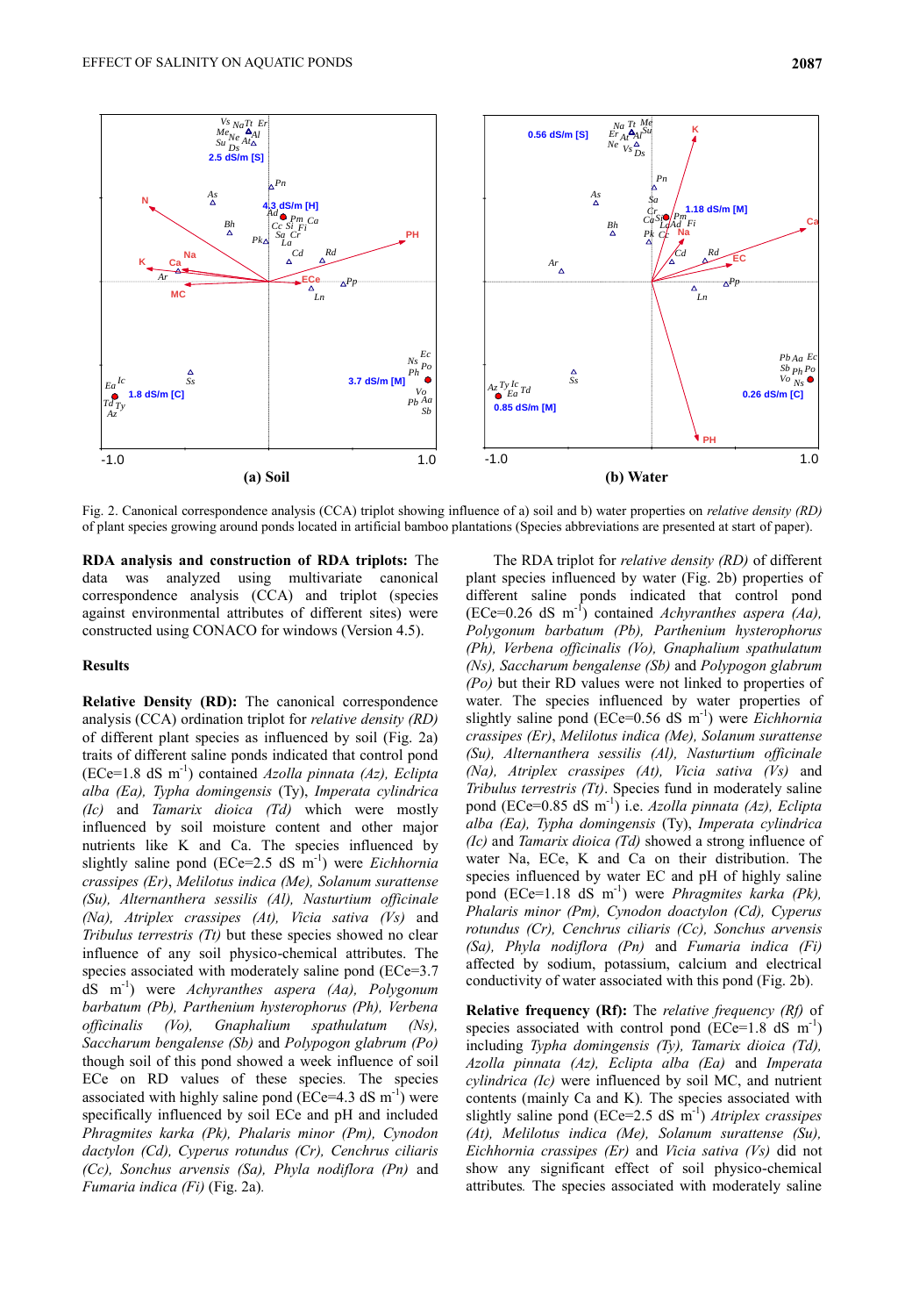pond (ECe=3.7 dS m -1 ) were *Achyranthus aspera (Aa), Polypogon glabrum (Po), Parthenium hysterophorus (Ph), Rumex dentatus (Rd), Polygonum barbatum (Pb), Saccharum bengalense (Sb), Verbena officinalis (Vo),* and *Gnaphalium spathulatum (Ns)* those showed a week link of soil ECe and pH*.* The species associated with highly saline pond  $(ECe=4.3 \text{ dS} \text{ m}^{-1})$  i.e. *Arundo donax (Ad)*, *Cynodon dactylon (Cd), Cenchrus ciliaris (Cc), Cyperus rotundus (Cr), Fumaria indica (Fi), Phyla nodiflora (Pn), Spergula flaccida (Si),* and *Lathyrus aphaca (La)* were strongly influenced by the soil electrical conductivity, sodium and nitrogen content (Fig. 3a).

The effect of water properties of different ponds on *relative frequency (Rf)* of different plant species is shown in Fig. 3b. The species associated with control pond (ECe=0.26 dS m -1 ) including *Achyranthus aspera (Aa), Polypogon glabrum (Po), Parthenium hysterophorus (Ph), Rumex dentatus (Rd), Polygonum barbatum (Pb),* 

*Saccharum bengalense (Sb), Verbena officinalis (Vo)* and *Gnaphalium spathulatum (Ns)* did not showed any significant influence of water properties*.* The species associated with slightly saline pond (ECe= $0.56$  dS m<sup>-1</sup>) *Atriplex crassipes (At), Melilotus indica (Me), Solanum surattense (Su), Eichhornia crassipes (Er)* and *Vicia sativa (Vs)* were strongly influenced by K in particular and Ca in general. The species associated with moderately saline pond (ECe=0.85 dS m<sup>-1</sup>) were *Typha domingensis (Ty), Tamarix dioica (Td), Azolla pinnata (Az), Eclipta alba (Ea)* and *Imperata cylindrica (Ic)* but they did not showed any clear link to any water properties*.* The species associated with highly saline pond  $(ECe=1.18 \text{ dS m}^{-1})$ were *Arundo donax (Ad), Cynodon dactylon (Cd), Cenchrus ciliaris (Cc), Cyperus rotundus (Cr), Fumaria indica (Fi), Phyla nodiflora (Pn), Spergula flaccida (Si),*  and *Lathyrus aphaca (La)* mainly influenced by the concentration of sodium ion of water (Fig. 3b).



Fig. 3. Canonical correspondence analysis (CCA) triplot showing influence of a) soil and b) water properties on *relative frequency (Rf)* of plant species growing around ponds located in artificial bamboo plantations (Species abbreviations are presented at start of paper).

**Relative cover (RC):** A canonical correspondence analysis (CCA) ordination triplot for *relative cover (RC)* of different plant species as influenced by soil (Fig. 4a) traits of different saline ponds showed that the species of control pond (ECe=1.8 dS m<sup>-1</sup>) i.e. *Tamarix dioica (Td), Typha domingensis (Ty), Imperata cylindrica (Ic), Eclipta alba (Ea)* and *Bambusa helepense (Bh)* and highly saline pond (ECe=4.3 dS m<sup>-</sup> 1 ) *Arundo donax (Ad), Cenchrus ciliaris (Cc), Cyperus rotundus (Cr), Phalaris minor (Pm), Fumaria indica (Fi), Spergula flaccida (Si), Lathyrus aphaca (La)* and *Sonchus arvensis (Sa)* were mainly affected by the sodium, calcium, potassium and moisture content of soil*.* The species linked to slightly saline pond (ECe=2.5 dS m -1 ) were *Alternanthera sessilis (Al), Asparagus adscendens (As), Atriplex crassipes (At), Melilotus indica (Me), Nasturtium officinale (Na), Vicia sativa (Vs), Solanum surattense (Su),* and

*Tribulus terrestris (Tt)* but did not showed any clear influence of soil properties *.* The species of moderately saline ponds (ECe=3.7 dS m<sup>-1</sup>) i.e. *Achyranthes aspera (Aa), Polygonum barbatum (Pb), Polypogon glabrum (Po), Parthenium hysterophorus (Ph), Saccharum spontaneum (Ss), Gnaphalium spathulatum (Ns)* and *Verbena officinalis (Vo)* were mainly influenced by soil pH values (Fig. 4a)*.*

Water properties had a similar effect on *relative cover (RC)* of different species growing in saline ponds. Results showed that the species associated with control pond (ECe=0.26 dS m -1 ) were *Achyranthes aspera (Aa), Polygonum barbatum (Pb), Polypogon glabrum (Po), Parthenium hysterophorus (Ph), Saccharum spontaneum (Ss), Gnaphalium spathulatum (Ns)* and *Verbena officinalis (Vo)* were influenced by calcium content of water. The species associated with slightly saline pond (ECe=2.5 dS)  $m^{-1}$ ) ) i.e.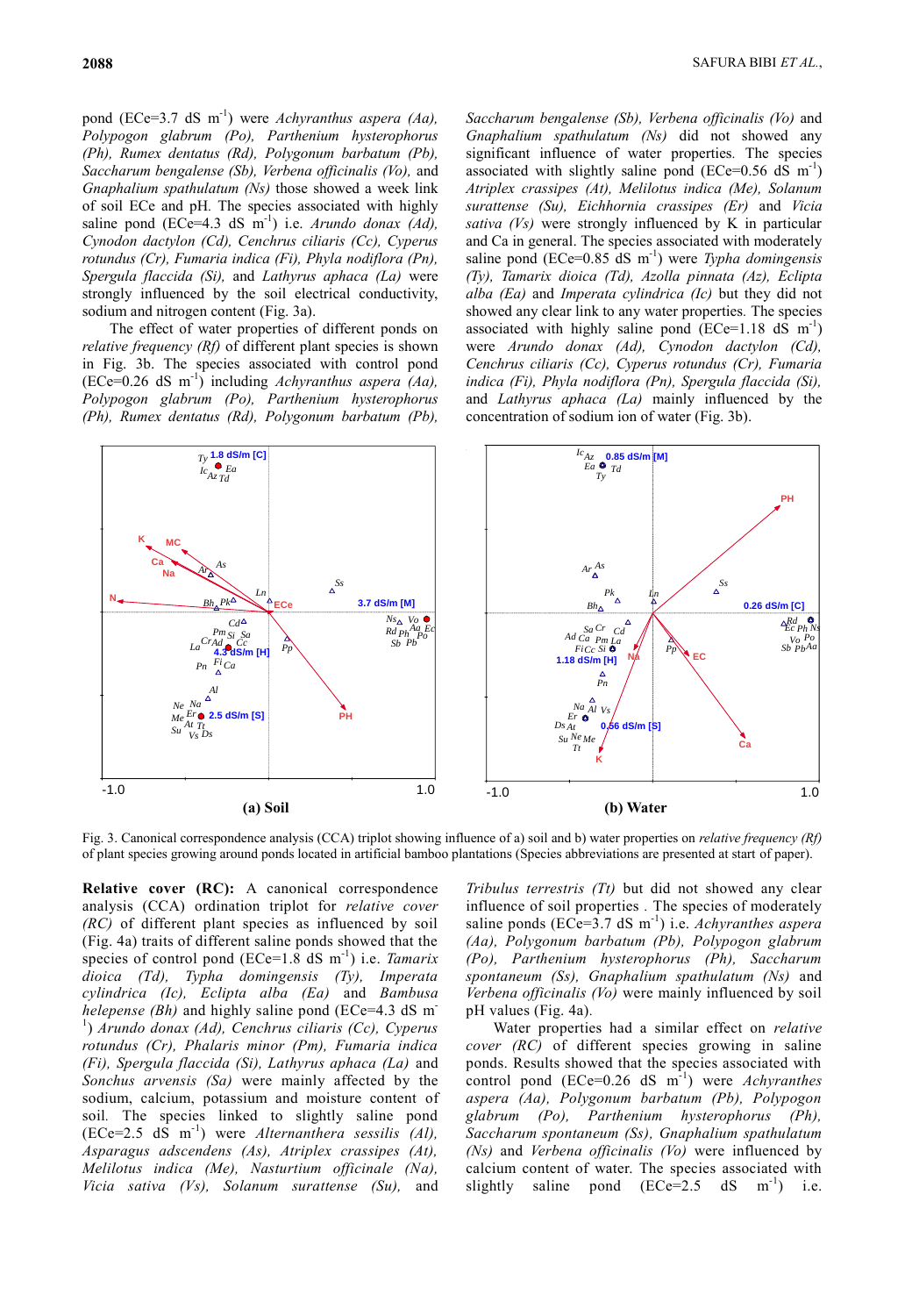*Alternanthera sessilis (Al), Asparagus adscendens (As), Atriplex crassipes (At), Melilotus indica (Me), Nasturtium officinale (Na), Vicia sativa (Vs), Solanum surattense (Su),* and *Tribulus terrestris (Tt)* did not showed any clear link to the water properties*.* The species associated with moderately saline ponds (ECe=0.85 dS m -1 ) were *Tamarix dioica (Td), Typha domingensis (Ty), Imperata cylindrica (Ic)* and *Eclipta alba (Ea)* and mainly influenced by water pH*.* The species associated with highly saline pond (ECe=1.18) dS m -1 ) were *Arundo donax (Ad), Cenchrus ciliaris (Cc), Cyperus rotundus (Cr), Phalaris minor (Pm), Fumaria indica (Fi), Spergula flaccida (Si), Lathyrus aphaca (La)* and *Sonchus arvensis (Sa)* mainly influenced by the sodium content of water (Fig. 4b)*.*

**Importance value (IV):** The canonical correspondence analysis (CCA) ordination triplot for *importance value (IV)* of different plant species as influenced by soil (Fig. 5a) traits of different saline ponds showed that the species associated with control pond (ECe=1.8 dS  $m^{-1}$ ) were *Azolla pinnata (Az), Typha domingensis (Ty), Imperata cylindrica (Ic), Tamarix dioica (Td)* and *Eclipta alba (Ea).* Soil properties of slightly saline pond  $(ECe=2.5 dS m<sup>-1</sup>)$  did not showed any clear influenced on importance values of *Alternanthera sessilis (Al), Atriplex crassipes (At), Eichhornia crassipes (Er), Nasturtium officinale (Na), Vicia sativa (Vs), Solanum surattense (Su), Tribulus terrestris (Tt)* and *Melilotus indica (Me)*. The species associated with moderately saline pond (ECe=3.7 dS m<sup>-1</sup>) *Achyranthes aspera (Aa)*, *Polygonum barbatum (Pb), Polypogon glabrum (Po), Parthenium hysterophorus (Ph), Saccharum bengalense (Sb), , Gnaphalium spathulatum (Ns)* and *Verbena* 

*officinalis (Vo)* were weekly influenced by the soil pH*.*  The species associated with highly saline pond (ECe=4.3) dS m -1 ) *Arundo donax (Ad), Asparagus adscendens (As), Cynodon dactylon (Cd), Cenchrus ciliaris (Cc), Cyperus rotundus (Cr), Fumaria indica (Fi), Phalaris minor (Pm), Phragmites karka (Pk), Sonchus arvensis (Sa), Spergula flaccida (Si), Bambusa helepense (Bh)* and *Lathyrus aphaca (La)* were affected by the sodium, potassium, calcium, nitrogen and moisture content of soil (Fig. 5a)*.*

The *importance value (IV)* of species associated with MC and nutrient contents of control pond (ECe=0.26 dS m -1 ) were *Achyranthes aspera (Aa), Polygonum barbatum (Pb), Polypogon glabrum (Po), Parthenium hysterophorus (Ph), Saccharum bengalense (Sb), , Gnaphalium spathulatum (Ns)* and *Verbena officinalis (Vo).* The species associated with slightly saline pond (ECe=0.56 dS m<sup>-1</sup>) were *Alternanthera sessilis (Al), Atriplex crassipes (At), Eichhornia crassipes (Er), Nasturtium officinale (Na), Vicia sativa (Vs), Solanum surattense (Su), Tribulus terrestris (Tt)*  and *Melilotus indica (Me)* but were not affected by soil physico-chemical properties*.* The species associated with moderately saline pond  $(ECe=0.85 dS m^{-1})$  were *Azolla pinnata (Az), Typha domingensis (Ty), Imperata cylindrica (Ic), Tamarix dioica (Td)* and *Eclipta alba*   $(Ea)$ . Highly saline pond  $(ECe=1.18 \text{ dS m}^{-1})$  species included *Arundo donax (Ad), Asparagus adscendens (As), Cynodon dactylon (Cd), Cenchrus ciliaris (Cc), Cyperus rotundus (Cr), Fumaria indica (Fi), Phalaris minor (Pm), Phragmites karka (Pk), Sonchus arvensis (Sa), Spergula flaccida (Si), Bambusa helepense (Bh)*  and *Lathyrus aphaca (La)* and mainly affected by the ECe and sodium content of water (Fig. 5b)*.*



Fig. 4. Canonical correspondence analysis (CCA) triplot showing influence of a) soil and b) water properties on *relative cover (RC)* of plant species growing around ponds located in artificial bamboo plantations(Species abbreviations are presented at start of paper).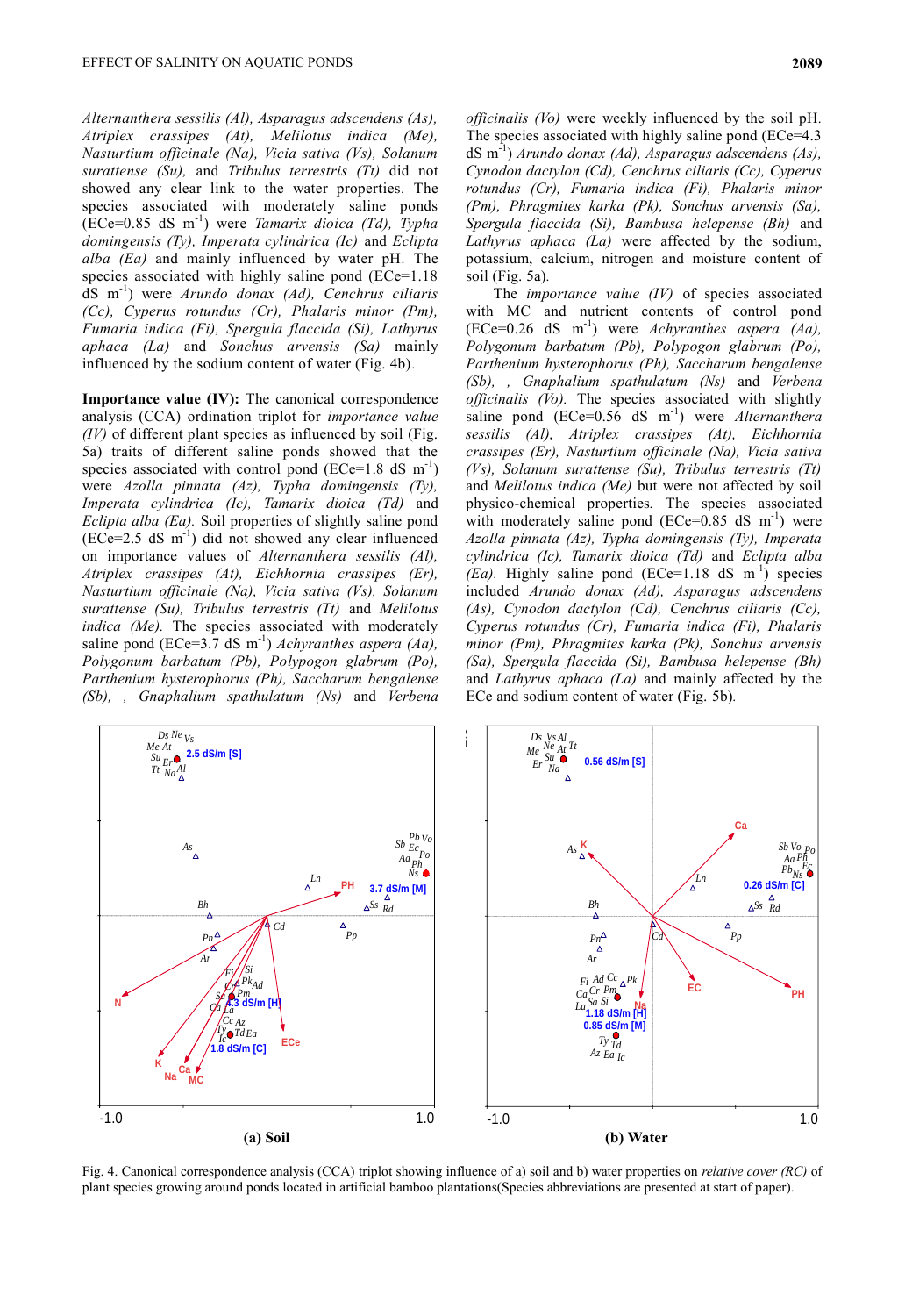

Fig. 5. Canonical correspondence analysis (CCA) triplot showing influence of a) soil and b) water properties on importance value (IV) of plant species growing around ponds located in artificial bamboo plantations (Species abbreviations are presented at start of paper).

# **Discussion**

Saline pond water usually contains both inorganic salts, other contaminants and accompanied by high pH ranging from 7 to 10. The pH level in this study showed a narrow variation between four ponds, with the highest pH (8.5) recorded at highly saline pond and the lowest (7.5) in control pond (Bhatnagar & Devi, 2013). In the current study, pH of 8.5 (basic), electrical conductivity of 1.18 dS m<sup>-1</sup>, Na<sup>+</sup> and K<sup>+</sup> (19 mg/L) and  $Ca^{2+}$  (7 mg /L) were noted in the highly saline pond. However, no significant difference in nitrogen level of ponds water between the four ponds was observed (Table 1). Electrical conductivity levels varied significantly between the four ponds showing significantly higher conductivity levels in highly saline ponds compared to all the other ponds. Soil salinity is a measure of the total amount of soluble salt in soil. High soil salinity can also cause nutrient imbalance, resulting in the accumulation of elements such as sodium in levels toxic to plants (Sun *et al.*, 2019). The average conductivity in each of the four ponds ranged between 1.8 and 4.3 dS/m (Table 2). Given that conductivity in aquatic ecosystems with pH 6.1 to 8.3 is mostly driven by soil composition (Ritvo *et al*., 1998), the varying conductivity levels observed in the four ponds could be attributed to the pond's soil bed (pH ranges from 7.9 to 8.5 and ECe 1.8 to 4.3 dS/m) on which the ponds were sited but could also be a result of mixed vegetation litter composition (Stone & Thomforde, 2004; Hemati *et al.*, 2017).

Ecological characteristics, responsible for plant distribution around the ponds seem to be salinity (ECe), pH and ionic concentration (Sarvade *et al.*, 2016; Metcalfe *et al.*, 2019). The results regarding plants association with different levels of salinity showed significant relationships between soil traits and

plant species. *Phragmites karka (Pk), Phalaris minor (Pm), Cynodon dactylon (Cd), Cyperus rotundus (Cr), Cenchrus ciliaris (Cc), Sonchus arvensis (Sa), Phyla nodiflora (Pn)* and *Fumaria indica (Fi)* were found on higher salinity levels (sodium, electrical conductivity and pH) and low potassium and calcium content. *Typha domingensis (Ty), Tamarix dioica (Td), Azolla pinnata (Az), Eclipta alba (Ea)* and *Imperata cylindrica (Ic)*  were recorded in ponds with slightly higher ionic content and low salinities  $(ECe=1.8 \text{ dS m}^{-1})$ . These findings showed a differential response of aquatic vegetation towards soil and water properties indicating their differential distribution in different ponds (Duarte, 1995; Midwood & Chow-Fraser, 2010; Van der Perk, 2014).

Relative density, relative frequency, relative cover and importance value for the plant species around the four ponds were different. The data from four ponds was used to estimate density indices for the plant communities from the study ponds (Chao & Jost, 2012; Colwell, 2010). Multivariate analysis showed that highly salt tolerant species *Aeluropus lagopoides, Tamarix dioica*, *Suaeda fruticosa, Crotalaria burhia, Cyperus conglomeratus, Indigofera argentea, Haloxylon salicornicum, Haloxylon stocksii, Neurada procumbens* and *Salsola baryosma* were associated highly saline areas (Hameed & Ashraf, 2008). *Aristida adscensionis, Lasiurus scindicus* and *Sporobolus iocladus* were categorized as moderately salt tolerant species (Naz *et al*., 2010b). In current study, relative density, relative frequency, relative cover and importance value of species as influenced by soil traits of different saline ponds indicated their selective distribution in various ponds (Ye *et al.*, 2019; Buri *et al.*, 2020). The species associated with moderately saline pond (ECe=3.7 dS m<sup>-1</sup>) *Achyranthes aspera (Aa), Polygonum barbatum (Pb), Parthenium*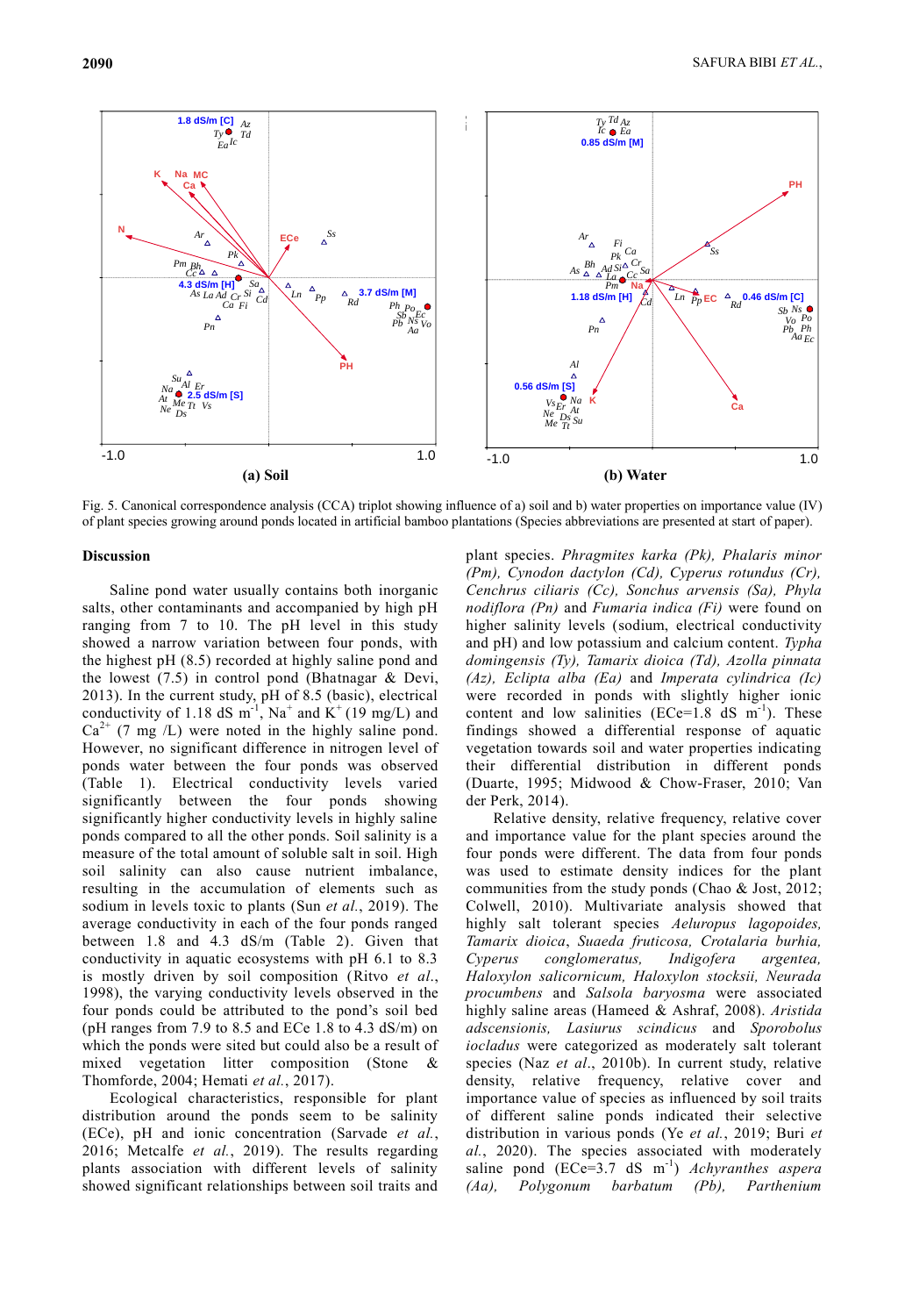*hysterophorus (Ph), Verbena officinalis (Vo), Gnaphalium spathulatum (Ns), Saccharum bengalense (Sb),* and *Polypogon glabrum (Po).* The species associated with highly saline pond  $(ECe=4.3 \text{ dS m}^{-1})$ were *Phragmites karka (Pk), Phalaris minor (Pm), Cynodon dactylon (Cd), Cyperus rotundus (Cr), Cenchrus ciliaris (Cc), Sonchus arvensis (Sa), Phyla nodiflora (Pn),* and *Fumaria indica (Fi)* and affected by the soil sodium, electrical conductivity and pH. These findings showed that soil pH, ECe and Na were the major soil and water properties influencing distribution of these plants in these aquatic ponds (Santamaría, 2002; Bornette & Puijalon, 2011; Kokulan *et al.*, 2018)*.*

# **Conclusion**

It was concluded that the distribution of plant species was significantly affected by salinity levels (ECe), pH and ionic concentration of aquatic ponds. A significant relationship between soil, water and plant species was observed. *Phragmites karka (Pk), Phalaris minor (Pm), Cynodon dactylon (Cd), Cyperus rotundus (Cr), Cenchrus ciliaris (Cc), Sonchus arvensis (Sa), Phyla nodiflora (Pn)*  and *Fumaria indica (Fi)* were found on higher salinity levels (sodium, electrical conductivity and pH) and low potassium and calcium content. *Typha domingensis (Ty), Tamarix dioica (Td), Azolla pinnata (Az), Eclipta alba (Ea)*  and *Imperata cylindrica (Ic)* were recorded in ponds with slightly higher ionic content and low salinities (ECe=1.8 dS m<sup>-1</sup>) while species associated with slightly saline pond (ECe=2.5 dS m -1 ) were *Alternanthera sessilis (Al), Atriplex crassipes (At), Eichhornia crassipes (Er), Nasturtium officinale (Na), Vicia sativa (Vs), Solanum surattense (Su), Tribulus terrestris (Tt)* and *Melilotus indica (Me).* The moderately saline pond  $(ECe=3.7 \text{ dS} \text{ m}^{-1})$  contained *Achyranthes aspera (Aa), Polygonum barbatum (Pb), Polypogon glabrum (Po), Parthenium hysterophorus (Ph), Saccharum bengalense (Sb), Gnaphalium spathulatum (Ns)*  and *Verbena officinalis (Vo).*

# **References**

- Akhtar, M., S. Mahboob, S. Sultana and T. Sultana. 2014. Pesticides in the River Ravi and its tributaries between its stretches from Shahdara to Balloki Headworks, Punjab-Pakistan. *Water Environ. Res.,* 86(1): 13-19.
- Bhatnagar, A. and P. Devi. 2013. Water quality guidelines for the management of pond fish culture. I*nt. J. Environ. Sci.*, 3(6): 1980.
- Bolpagni, R., S. Poikane, A. Laini, S. Bagella, M. Bartoli and M. Cantonati. 2019. Ecological and conservation value of small standing-water ecosystems: A systematic review of current knowledge and future challenges. *Water*, 11:1-14.
- Bornette, G. and S. Puijalon. 2011. Response of aquatic plants to abiotic factors: A review. *Aqu. Sci.*, 73(1): 1-14.
- Buri, A., S. Grand, E. Yashiro, T. Adatte, J.E. Spangenberg, E. Pinto‐Figueroa, E. Verrecchia and A. Guisan. 2020. What are the most crucial soil variables for predicting the distribution of mountain plant species? A comprehensive study in the Swiss Alps. *J. Biogeograp.*, 47(5): 1143-1153.
- Chao, A. and L. Jost. 2012. Coverage‐based rarefaction and extrapolation: standardizing samples by completeness rather than size. *Ecology*, 93(12): 2533-2547.
- Colwell, M.A. 2010. *Shorebird Ecology, Conservation, and Management*. Univ of California Press.
- Cook, C.D. 2004. *Aquatic and Wetland Plants of Southern Africa*. Backhuys Publ.
- Davidson, N.C. and C.M. Finlayson. 2018. Extent, regional distribution and changes in area of different classes of wetland. *Mar. Fresh Water Res.,* 69: 1525-1533.
- Duarte, C.M. 1995. Submerged aquatic vegetation in relation to different nutrient regimes. *Ophelia*, 41(1): 87-112.
- Fassett, N.C. 2006. *A Manual of Aquatic Plants*. Univ of Wisconsin Press.
- Fatima, S., F. Ahmed, M. Hameed and A. Rashid. 2018. Ecology and species association of grass species in response to altitudinal gradient in the Potohar region. *Pak. J. Bot*., 50(1): 41-49.
- Goswami, S.N., R.K. Trivedi, S. Saha and A. Mandal. 2017. Study on aquatic macrophytic diversity in fish culture ponds at urban Kolkata, West-Bengal, India. *Int. J. Fish. Aqu. Stud.*, 5(6): 256-258.
- Hameed, M. and M. Ashraf. 2008. Physiological and biochemical adaptations of *Cynodon dactylon* (L.) Pers. from the Salt Range (Pakistan) to salinity stress. *Flora*, 203(8): 683-694.
- Hemati, Z., M. Hossain and M.Z. Rozainah. 2017. Determination of carbon and nitrogen in litter fall of mangrove ecosystem in Peninsular Malaysia. *Pak. J. Bot.*, 49(4): 1381-1386.
- Hill, M.J., J. Biggs, I. Thornhill, R.A. Briers, D.G. Gledhill, J.C. White, P.J. Wood and C. Hassall. 2017. Urban ponds as an aquatic biodiversity resource in modified landscapes. *Glob. Chang. Biol.*, 23: 986-999.
- Ishaq, K., S.K. Marwat and N.K. Mandokhel. 2017. Preliminary study of aquatic and marshland angiosperms of Zhob District, Balochistan, Pakistan. *Pak. J. Bot*., 49(2): 715-723.
- Kokulan, V., O. Akinremi, A.P. Moulin and D. Kumaragamage. 2018. Importance of terrain attributes in relation to the spatial distribution of soil properties at the micro scale: a case study. *Can. J. Soil Sci.*, 98(2): 292-305.
- Kotuby-Amacher, J., R. Koenig and B. Kitchen. 1990. Agricultural salinity assessment and management. In: (Ed.): Tanji, K.K. *The Western Fertilizer Handbook*, 8th edition. 1995. American Society of Civil Engineers, New York, N.Y., Interstate Publishers, Danville, Illinois.
- Ludwig, J.A. and J.F. Reynolds. 1988. *Statistical Ecology: A Primer on Methods and Computing*. John Wiley & Sons, Inc. New York, NY, United States, p. 337.
- Metcalfe, H., A.E. Milne, K. Coleman, A.J. Murdoch and J. Storkey. 2019. Modelling the effect of spatially variable soil properties on the distribution of weeds. *Ecol. Model.*, 396: 1-11.
- Midwood, J.D. and P. Chow-Fraser. 2010. Mapping floating and emergent aquatic vegetation in coastal wetlands of Eastern Georgian Bay, Lake Huron, Canada. *Wetlands*, 30(6): 1141- 1152.
- Ritvo, G., J.B. Dixon, A.L. Lawrence, T.M. Samocha, W.H. Neill and M.E. Speed. 1998. Accumulation of chemical elements in Texas shrimp pond soils. *J. World Aquacul. Soc.*, 29(4): 422-431.
- Santamaría, L. 2002. Why are most aquatic plants widely distributed? Dispersal, clonal growth and small-scale heterogeneity in a stressful environment. *Acta Oecol.*, 23(3): 137-154.